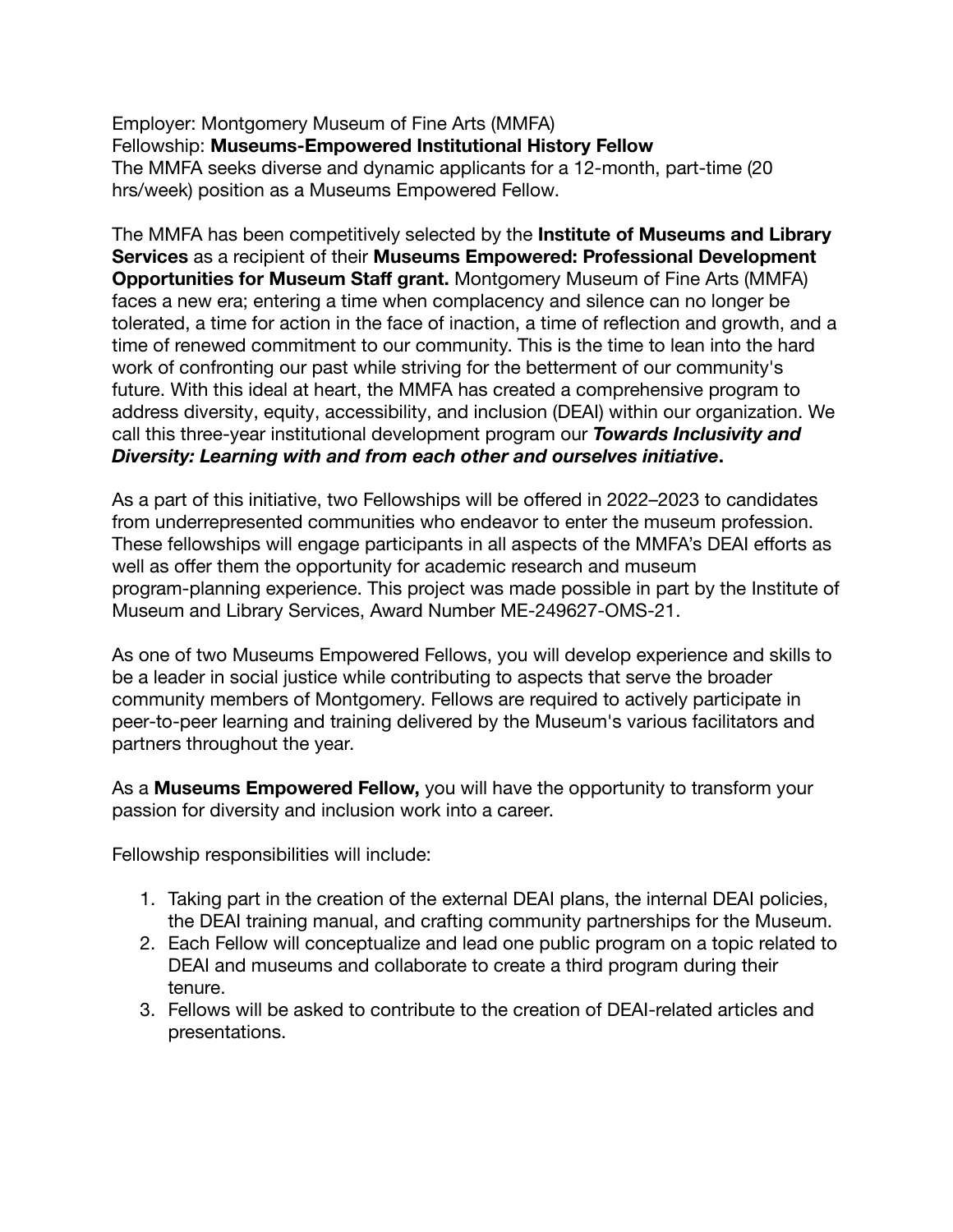The central goal of the **Institutional History Fellowship** is to produce a documented history of the MMFA that focuses on the early history of the institution's desegregation that will contribute to a manual of research methodology that can be utilized by other institutions as they conduct their own DEAI histories. The Fellow will deliver a public talk on the topic and participate in a public program (such as a symposium or panel discussion) which will address the results of the final document/report on the research conducted.

Institutional History Fellowship responsibilities will include:

- 1. Research on the early history of MMFA and DEAI
	- a. Search through the Museum's institutional history archives along with public records for references to diverse audiences and their visitorship in the early years of the Museum's history, 1930–1940, and incorporate the results into a final report.
	- b. Search the Museum's institutional records and public records in order to create a thorough history documenting the desegregation of the Museum's visitorship/participation, focusing on records from 1959 and 1960,
- 2. Research on the evolution of the Museum's Trustees, Board and staff in terms of DEAI
	- a. Research and document the early history of the desegregation of the Museum Board
	- b. Research and document the desegregation of the Museum's Staff
- 3. Research on the early history of the Museum's exhibitions and educational programs as they relate to the DEAI initiative
	- a. Research archived exhibitions files for exhibitions featuring artists who were, at the time, members of underrepresented or marginalized communities.
	- b. Research the archives and public records and document the earliest history of educational programs directed at underrepresented or marginalized audiences, focusing on the emergence of increased programming in the 1970s
- 4. Creation of a final report with research guidelines to serve as guidance for other institutions interested in conducting DEAI historical research.
	- a. Create a literature review that reflects the progress of institutions similar to ours as well as the MMFA during a set time period

Candidates will possess the following qualifications: Required:

Recent graduate from a Bachelors program in a related field (Public History, American History, Archival Studies, Art History, History, Museum Studies, Humanities, etc.) Excellent research and writing skills.